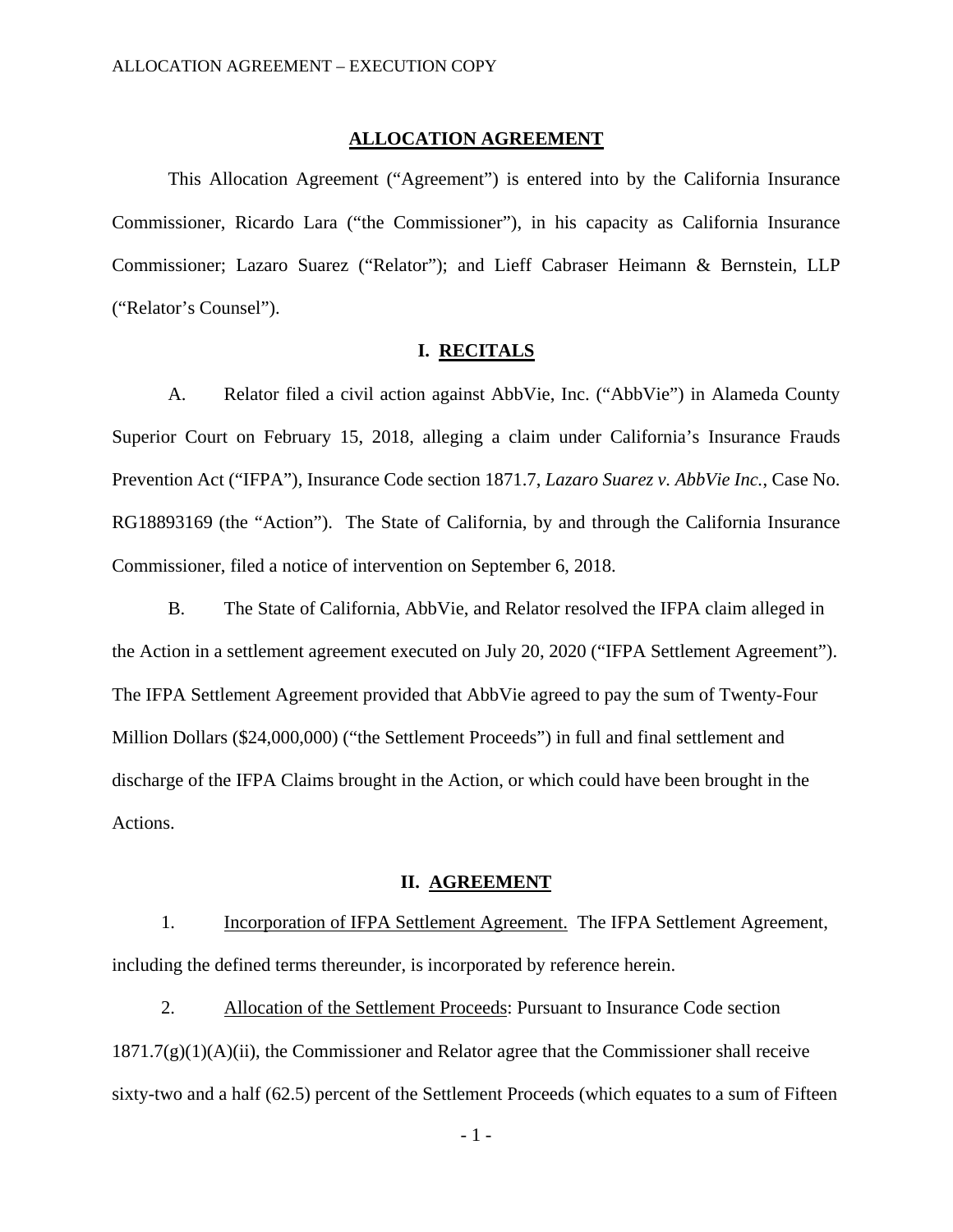#### ALLOCATION AGREEMENT – EXECUTION COPY

Million Dollars (\$15,000,000)). Pursuant to Insurance Code section  $1871.7(g)(1)(A)(iii)(IV)$ ,  $(\$9,000,000)$ ). (\$9,000,000)).<br>3. Continuing Jurisdiction to Enforce. The Parties further agree that the Court in the the Commissioner and Relator agree that Relator shall receive Thirty-Seven and one-half (37.5) percent of the Settlement Proceeds (which equates to a sum of Nine Million Dollars

California Civil Action shall retain jurisdiction over the Parties to enforce this Agreement.

 to this Agreement is in Alameda County Superior Court. Before bringing suit, the parties 4. Governing Law/Jurisdiction. This Agreement has been negotiated and entered into under the laws of California. The exclusive jurisdiction and venue for any dispute relating agreement to mediation.

5. Authority. Each Party to this Agreement represents and warrants that such Party to execute the Agreement on behalf of the Party. Where applicable, all corporate, partnership, or The signatory of each Party to this Agreement has the full right and authority to commit and bind each respective Party to the fullest extent of the law. has the full right and authority to execute this Agreement. The signatories for the Parties hereto represent and warrant that they have been granted specific authority by their respective principals other organizational action necessary to authorize such execution has been taken and completed.

 execute this Agreement freely and without any duress or coercion by any person, party, or 6. Voluntary Agreement. The Parties hereto represent and declare that in executing this Agreement they rely solely upon their own judgment, belief, and knowledge concerning the nature, extent, and duration of their rights and claims. The Parties acknowledge that they have carefully read this Agreement and know the contents thereof, and that they made the decision to individual.

- 2 -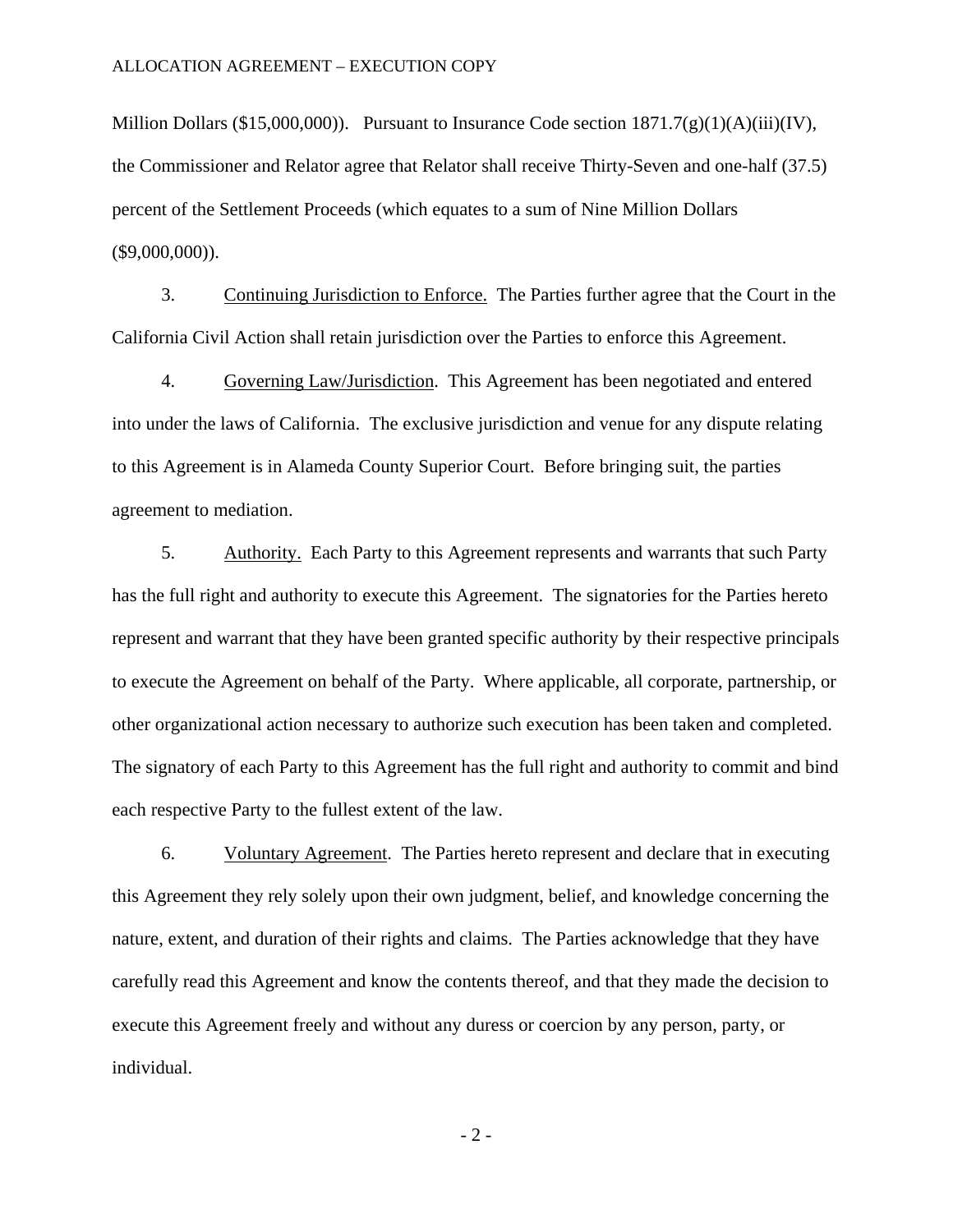#### ALLOCATION AGREEMENT – EXECUTION COPY

7. Counterparts and Execution. This Agreement may be executed in counterparts, each of which constitutes an original and all of which constitute one and the same Agreement, and each Party shall provide a copy of the signature page with the signature of its authorized representative to the other Parties. Facsimiles and scanned PDFs of physical signatures shall constitute acceptable, binding signatures for purposes of this Agreement. Likewise, typed signatures or imprinted signature images with associated correspondence indicating the authenticity of execution shall constitute acceptable, binding signatures for purposes of this Agreement.

8. Effective Date. This Agreement is effective on the date of signature and transmittal to the other Parties of the last signatory to the Agreement.

IN WITNESS WHEREOF, the Parties have executed this Agreement as noted below.

### **THE CALIFORNIA DEPARTMENT OF INSURANCE**

 $BY:$ Michael J. Levy Michael J. Le<br>2020.07.20 11:30:10 -07'00'

DATED:  $7/20/2020$ 

 MICHAEL J. LEVY Deputy General Counsel for Ricardo Lara in his Capacity as Insurance Commissioner for the California Department of Insurance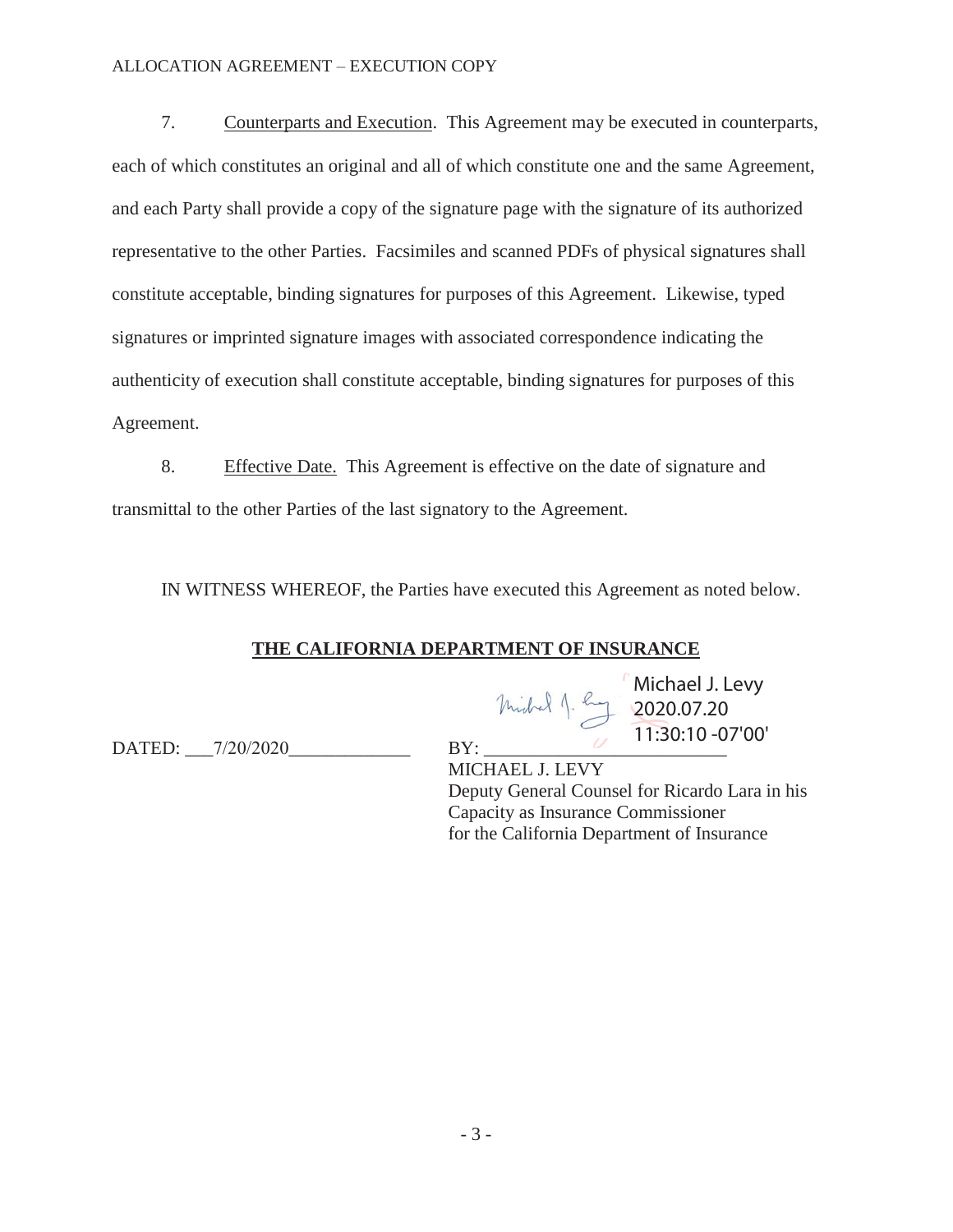# RELATOR LAZARO SUAREZ

DATED: July 20, 2020

 $440$ BY: Lazaro Sua Relator

 $-4-$